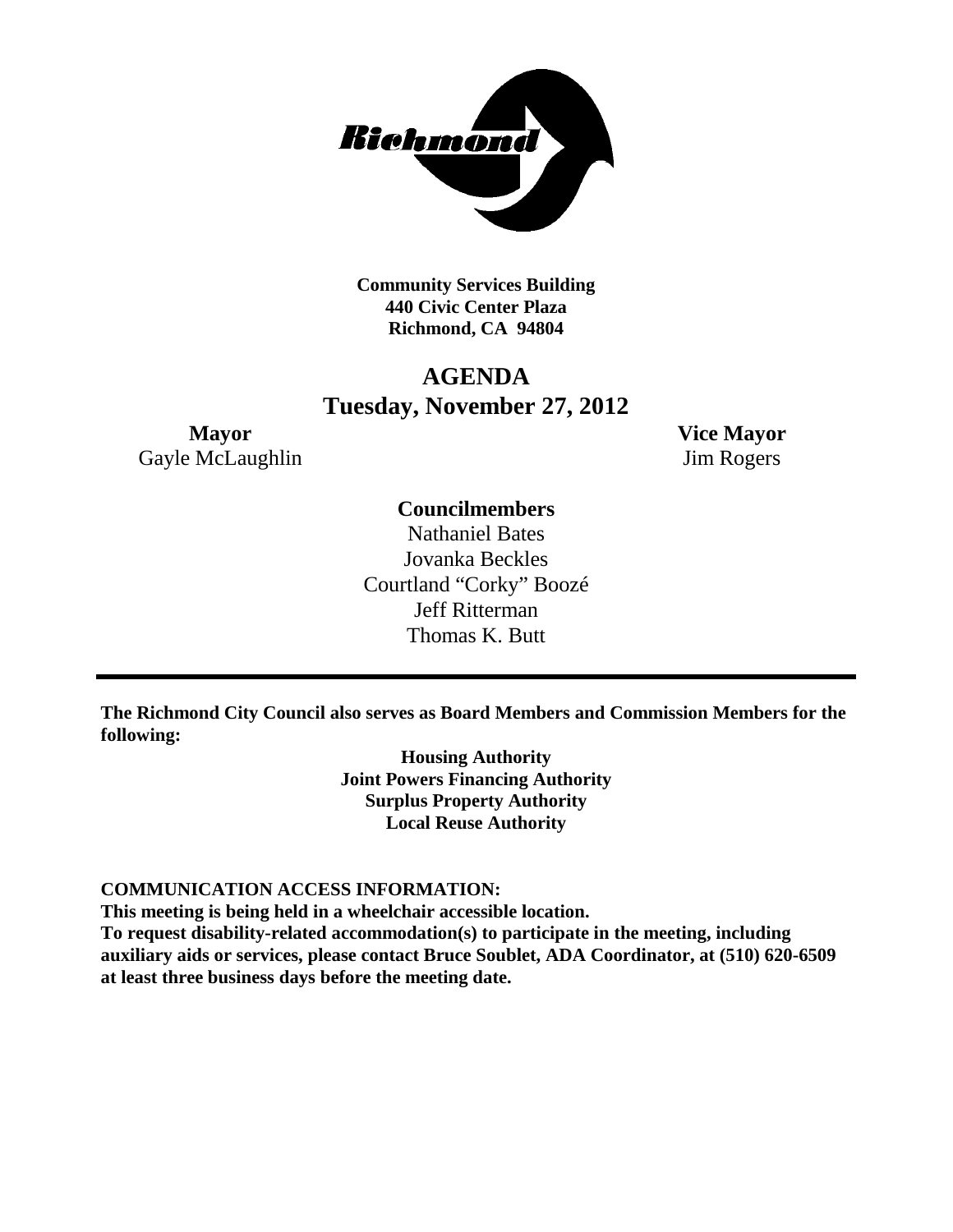# **MEETING PROCEDURES**

The City of Richmond encourages community participation at its City Council meetings and has established procedures that are intended to accommodate public input in a timely and time-sensitive way. As a courtesy to all members of the public who wish to participate in City Council meetings, please observe the following procedures:

**PUBLIC COMMENT ON AGENDA ITEMS:** Anyone who desires to address the City Council on items appearing on the agenda must complete and file a pink speaker's card with the City Clerk **prior** to the City Council's consideration of the item. Once the City Clerk has announced the item and discussion has commenced, no person shall be permitted to speak on the item other than those persons who have submitted their names to the City Clerk. Your name will be called when the item is announced for discussion. **Each speaker will be allowed TWO (2) MINUTES to address the City Council on NON-PUBLIC HEARING items listed on the agenda.**

**OPEN FORUM FOR PUBLIC COMMENT:** Individuals who would like to address the City Council on matters not listed on the agenda or on **Presentations, Proclamations and Commendations, Report from the City Attorney, or Reports of Officers** may do so under Open Forum. All speakers must complete and file a pink speaker's card with the City Clerk **prior** to the commencement of Open Forum. **The amount of time allotted to individual speakers shall be determined based on the number of persons requesting to speak during this item. The time allocation for each speaker will be as follows: 15 or fewer speakers, a maximum of 2 minutes; 16 to 24 speakers, a maximum of 1 and one-half minutes; and 25 or more speakers, a maximum of 1 minute.**

### **SPEAKERS ARE REQUESTED TO OCCUPY THE RESERVED SEATS IN THE FRONT ROW BEHIND THE SPEAKER'S PODIUM AS THEIR NAME IS ANNOUNCED BY THE CITY CLERK.**

**CONSENT CALENDAR:** Consent Calendar items are considered routine and will be enacted, approved or adopted by one motion unless a request for removal for discussion or explanation is received from the audience or the City Council. A member of the audience requesting to remove an item from the Consent Calendar must complete and file a speaker's card with the City Clerk **prior to the City Council's consideration of Agenda Review.** An item removed from the Consent Calendar may be placed anywhere on the agenda following the City Council's agenda review.

Any law enforcement officer on duty or whose service is commanded by the presiding officer shall be Sergeant-at-Arms of the Council meetings. He/she, or they, shall carry out all orders and instructions given by the presiding officer for the purpose of maintaining order and decorum at the Council meetings (City Council Rules of Procedure and Order Section III F, RMC Section 2.12.030).

**\*\*\*\*\*\*\*\*\*\*\*\*\*\*\*\*\*\*\*\*\*\*\*\*\*\*\*\*\*\*\*\*\*\*\*\*\*\*\*\*\*\*\*\*\*\*\*\*\*\*\*\*\*\*\*\*\*\***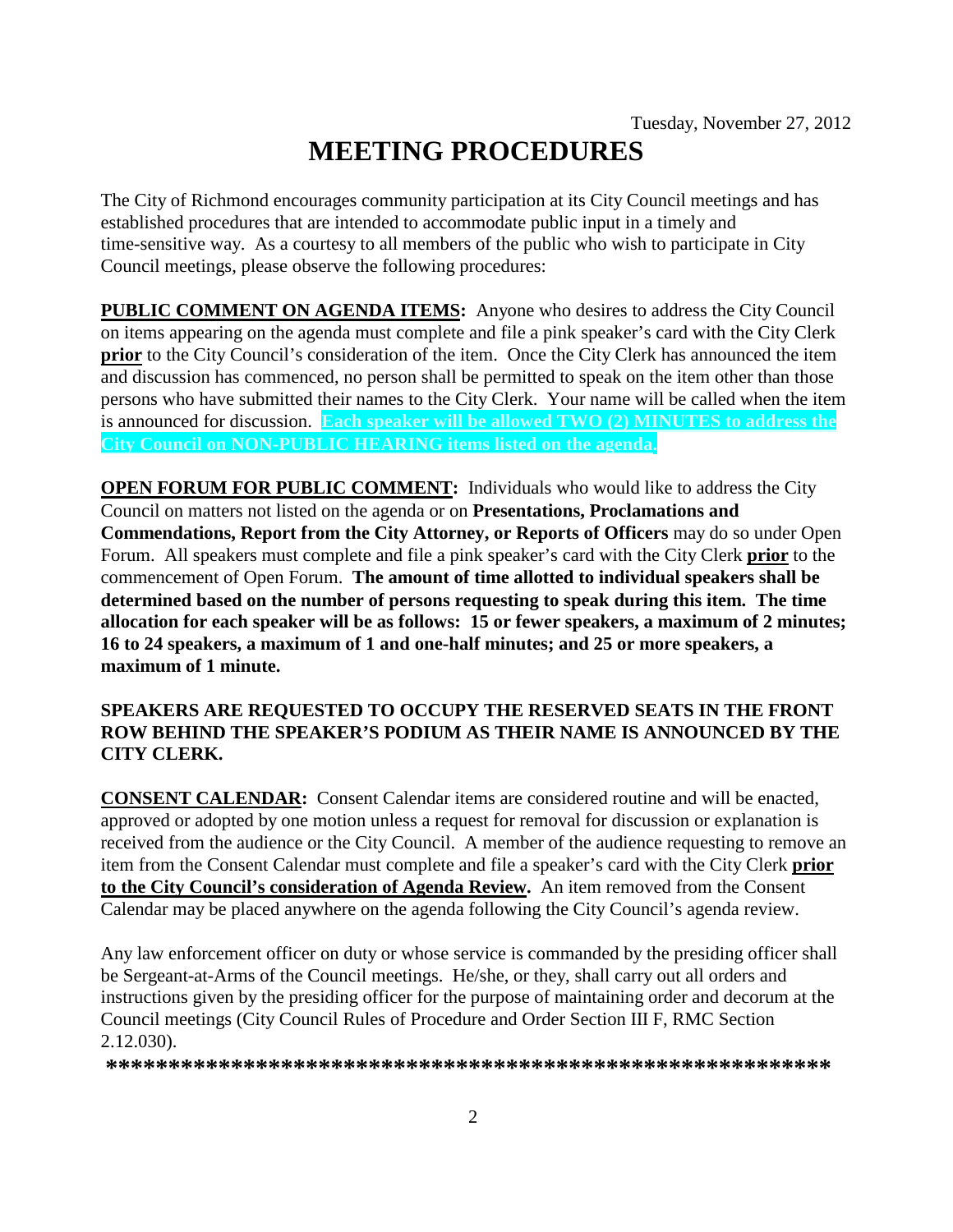# **EVENING OPEN SESSION**

## 5:30 p.m.

### **A. ROLL CALL**

**B. PUBLIC COMMENT**

#### **C. ADJOURN TO CLOSED SESSION**

# **CLOSED SESSION**

Shimada Room of the Community Services Building

### **A. CITY COUNCIL**

**A-1.** CONFERENCE WITH REAL PROPERTY NEGOTIATOR (Government Code Section 54956.8):

> Property: Rosie the Riveter Building, Macdonald Ave, Richmond Agency negotiator: Bill Lindsay Negotiating party: Native American Health Center Under negotiation: Price and terms of payment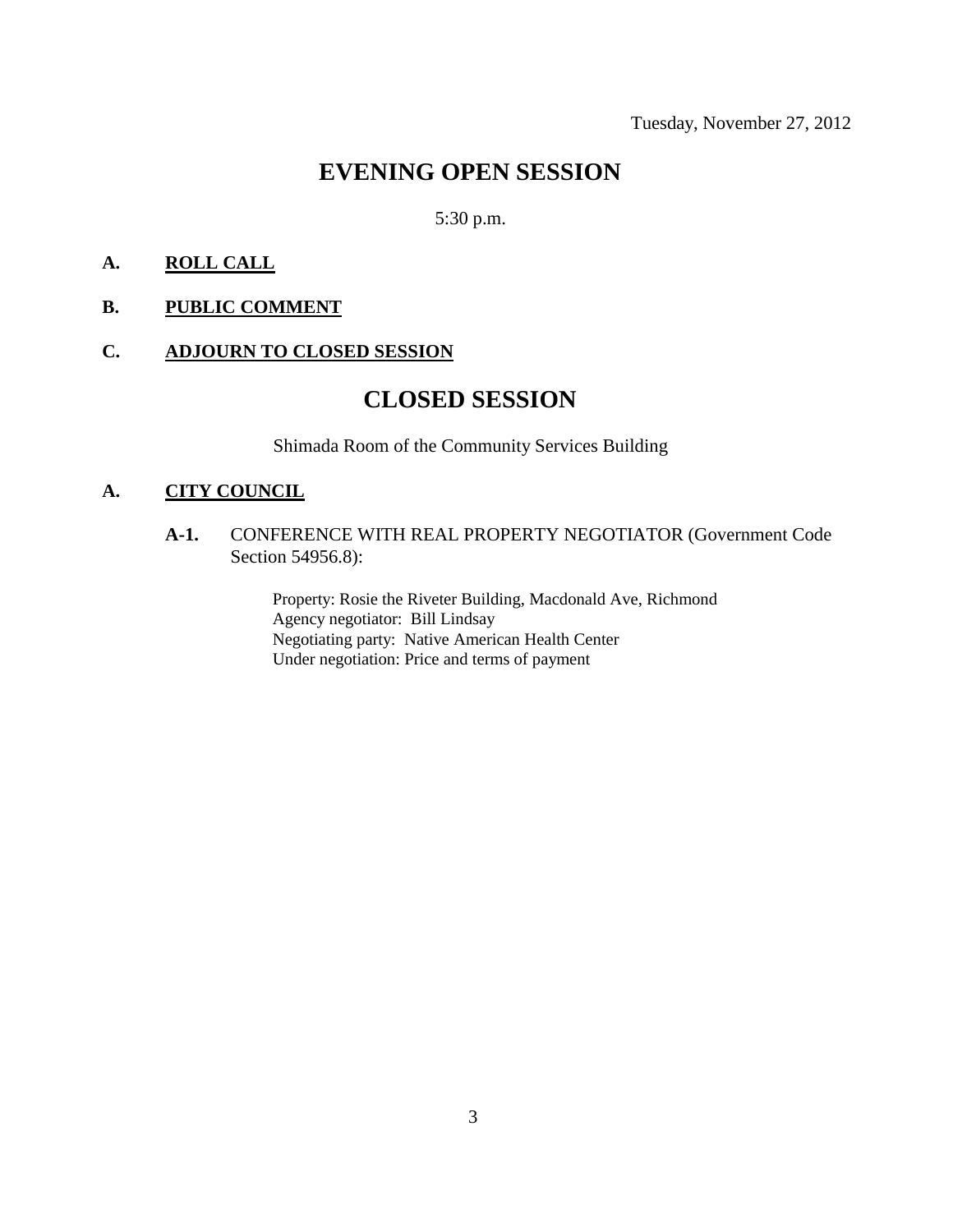# **SPECIAL MEETING OF THE RICHMOND CITY COUNCIL**

6:30 p.m.

#### **A. PLEDGE TO THE FLAG**

- **B. ROLL CALL**
- **C. READING OF THE CODE OF ETHICS**
- **D. STATEMENT OF CONFLICT OF INTEREST**
- **E. AGENDA REVIEW**

#### **F. OPEN FORUM FOR PUBLIC COMMENT**

#### **G. PRESENTATIONS, PROCLAMATIONS, AND COMMENDATIONS**

- **G-1.** PROCLAMATION honoring the accomplishments of Chief William A. Jackson as a WWII Veteran Merchant Mariner, Bay Area Community Leader, and USS Red Oak Victory Volunteer - Mayor McLaughlin (620-6503) and Councilmember Bates (620-6581).
- **G-2.** PROCLAMATION congratulating Ms. Alexis Pickins on her title as Miss Richmond and for her academic achievements, community service, and for representing the City of Richmond in the 2013 Miss California USA - Mayor McLaughlin (620-6503) and Councilmember Beckles (620-6581).

### **H. REPORT FROM THE CITY ATTORNEY OF FINAL DECISIONS MADE AND NON-CONFIDENTIAL DISCUSSIONS HELD DURING CLOSED SESSION**

#### **I. STUDY SESSION**

**I-1.** RECEIVE a presentation about the West Contra Costa County Technical Rescue Program - Fire Department (Chief Michael Banks 307-8041).